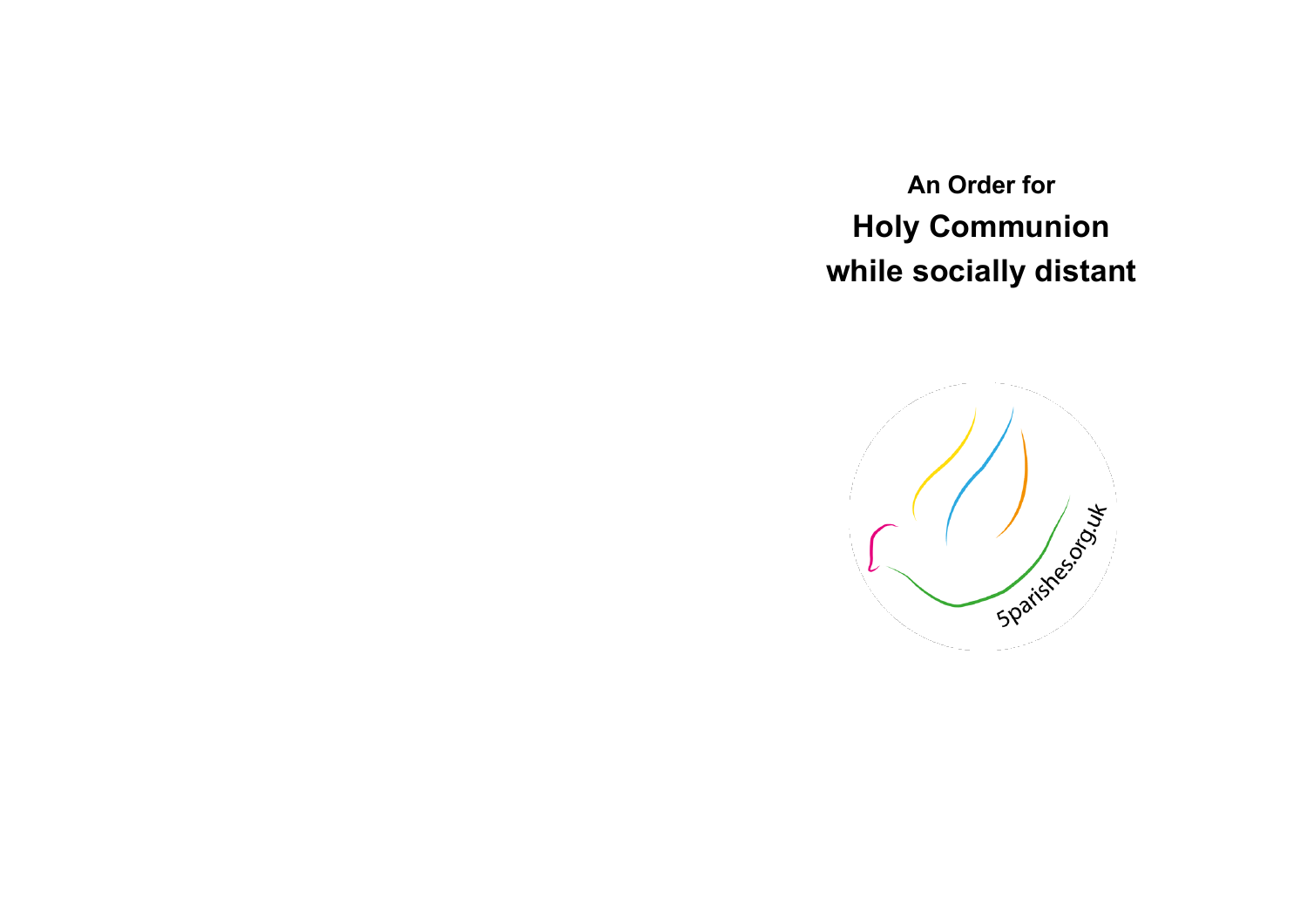#### **Information before the service**

The following Order of Service has been put together for use when we cannot meet together, to enable us in some way to share in a Communion Service together.

The Service follows the general pattern of a Communion Service (and is largely taken from our Service booklets in church) and, when we come to the point we would usually receive Communion, we will play some music.

At that point you can respond as you feel appropriate. You may like to pray for those we are worshipping with, you may like to have bread and wine, you may prefer just to focus on the music or sing along if it has words. The idea of the music is that we can take the time to respond to the eucharistic prayer and all that Jesus has done for us together but in a way that is appropriate to each of us.

We pray you will meet with the risen Lord Jesus through this service.

God bless

*Rev Simon Faulks* 

*Rector of the 5 Parishes*

We pray together **Almighty God, we thank you for feeding us with the body and blood of your son Jesus Christ. Through him we offer our souls and bodies to be a living sacrifice. Send us out in the power of your spirit to live and work to your praise and glory. Amen**

# *Commissioning*

The peace of God, which passes all understanding, keep your hearts and minds in the knowledge and love of God, and of his Son Jesus Christ our Lord; and the blessing of God almighty, the Father, the Son, and the Holy Spirit, be among you and remain with you always. **Amen.**

Go in peace to love and serve the Lord. **In the name of Christ. Amen**

*Material which is used in this service is taken from Common Worship: services and prayers for the church of England Copyright © The Archbishops' council 2000*

**Blessing**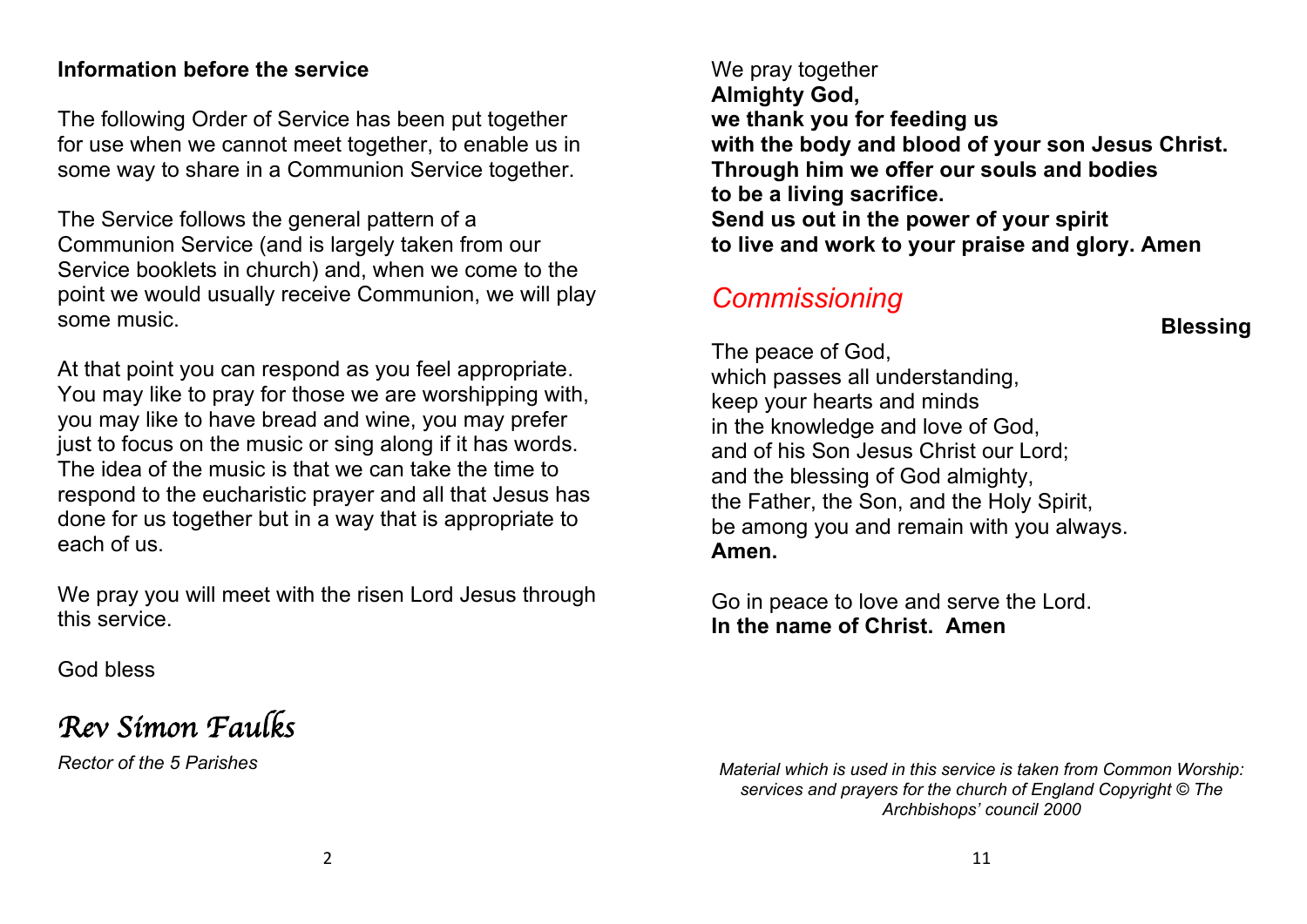**Forgive us our sins as we forgive those who sin against us. Lead us not into temptation but deliver us from evil. For the kingdom, the power, and the glory are yours now and for ever. Amen.**

#### **Breaking of the Bread**

Every time we eat the bread and drink this cup, **we proclaim the Lord's death until he comes.**

Jesus is the Lamb of God who takes away the sin of the world. Blessed are those who are called to his supper. **Lord, I am not worthy to receive you, but only say the word, and I shall be healed.**

*You are all invited to respond to Jesus in the way you feel is appropriate for you (see 'information before service').*

*We now have some music as we make our response.*

### **Prayer after Communion**

Silence is kept.

# *The Gathering*

The Lord be with you **and also with you.**

**Prayer of Preparation**

**Almighty God, to whom all hearts are open, all desires known, and from whom no secrets are hidden: cleanse the thoughts of our hearts by the inspiration of your Holy Spirit, that we may perfectly love you, and worthily magnify your holy name; through Christ our Lord. Amen.**

### **Prayer of Confession**

Let us confess our sins in penitence and faith, firmly resolved to keep God's commandments and to live in love and peace with all.

**Almighty God, our heavenly Father, we have sinned against you and against our neighbour in thought and word and deed, through negligence, through weakness, through our own deliberate fault.**

**The Greeting**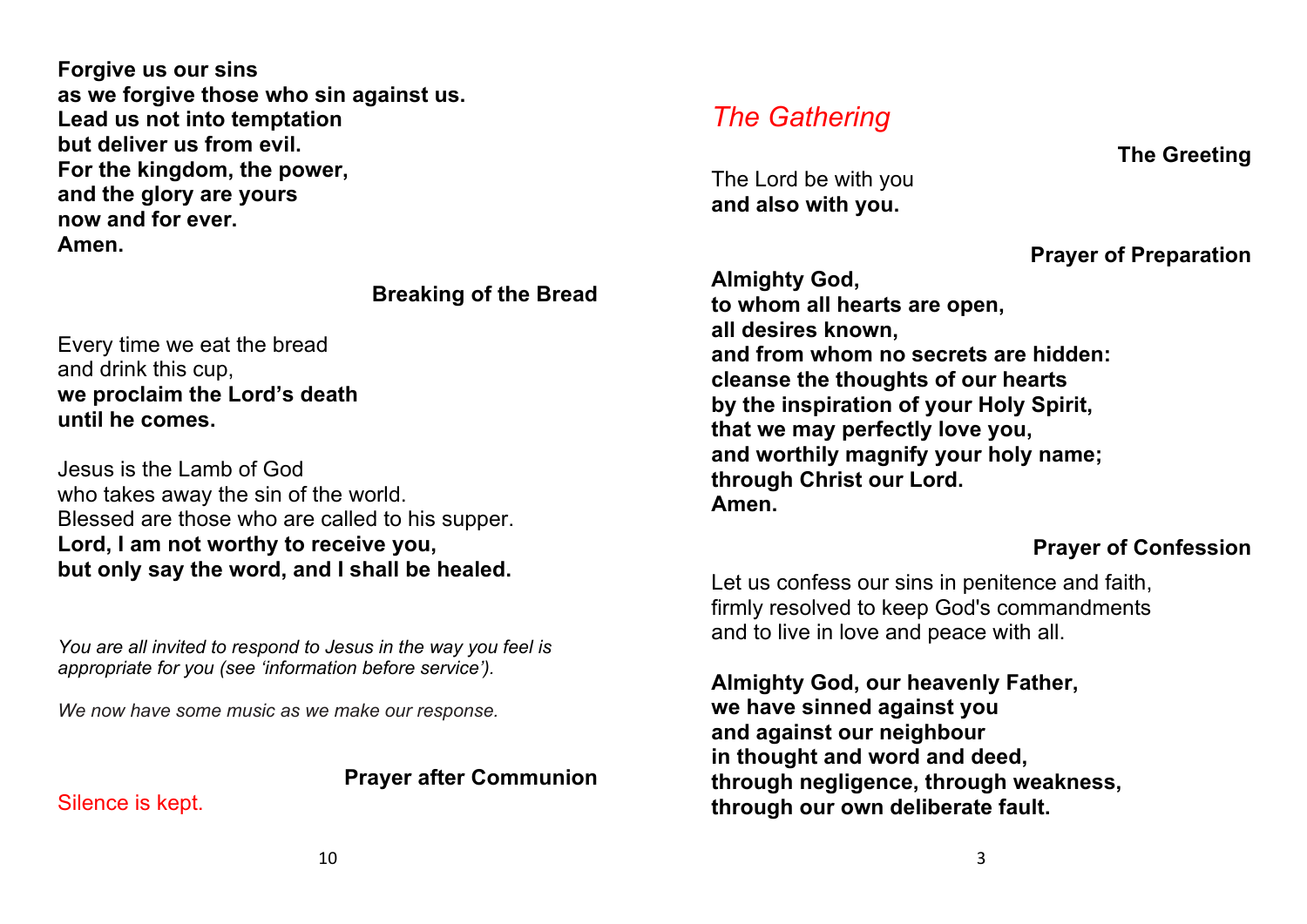**We are truly sorry and repent of all our sins. For the sake of your Son Jesus Christ, who died for us, forgive us all that is past and grant that we may serve you in newness of life to the glory of your name. Amen.**

#### **Absolution**

Almighty God, who forgives all who truly repent, have mercy upon you, pardon and deliver you from all your sins, confirm and strengthen you in all goodness, and keep you in life eternal; through Jesus Christ our Lord. **Amen.**

#### **The Collect for the day is said**

## *Listening*

**Reading(s)**

*Where there are two readings, after the first we use this response*

This is the word of the Lord. **Thanks be to God.**

Pour out your Holy Spirit as we bring before you these gifts of your creation; may they be for us the body and blood of your dear Son.

As we eat and drink these holy things in your presence, form us in the likeness of Christ. and build us into a living temple to your glory.

Bring us at the last with all the saints to the vision of that eternal splendour for which you have created us; through Jesus Christ, our Lord, by whom, with whom, and in whom, with all who stand before you in earth and heaven, we worship you, Father almighty, in songs of everlasting praise:

#### **Blessing and honour and glory and power be yours for ever and ever. Amen.**

### **The Lord's Prayer**

As our Saviour taught us, so we pray **Our Father in heaven, hallowed be your name, your kingdom come, your will be done, on earth as in heaven. Give us today our daily bread.**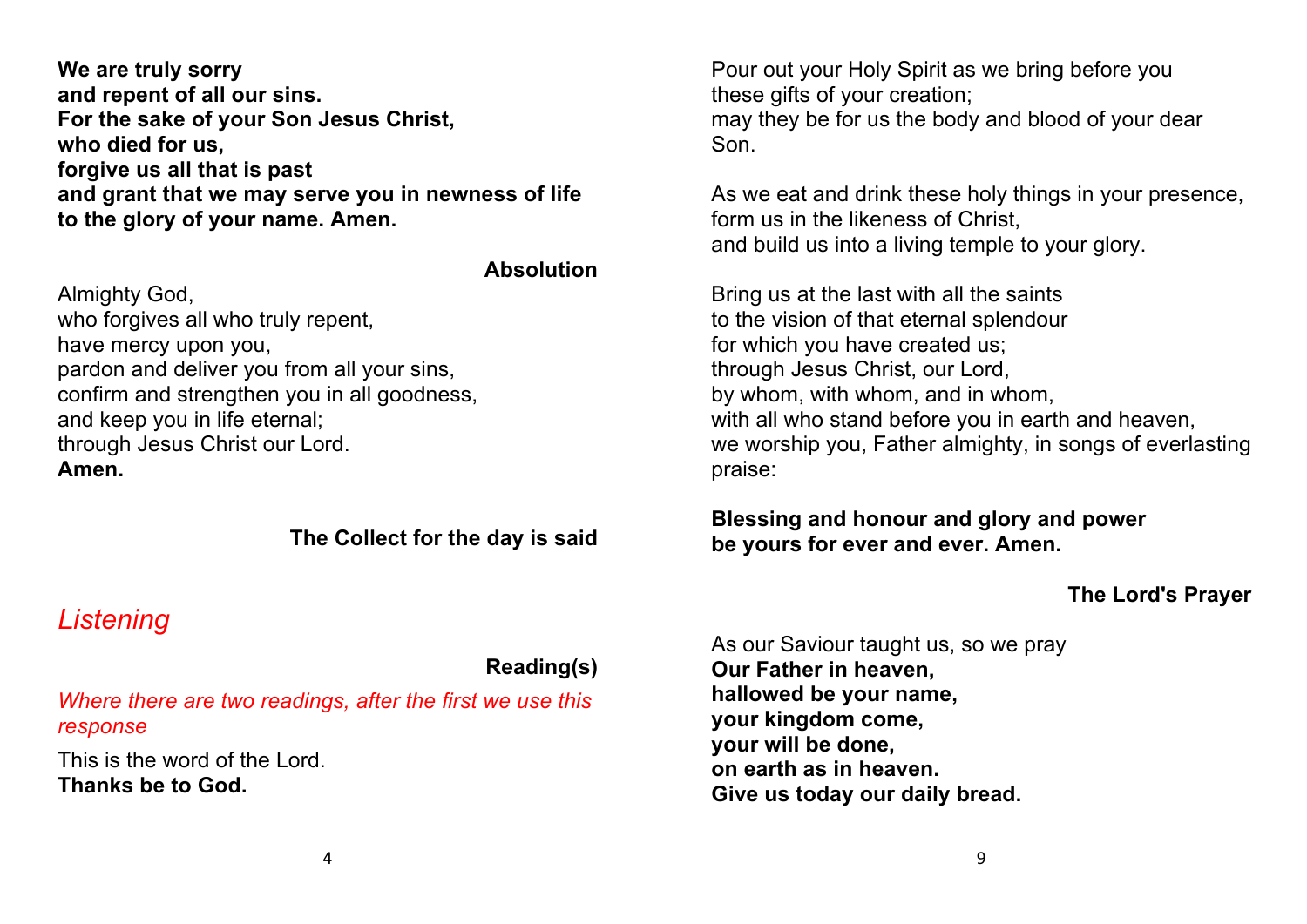### **Gospel Reading**

He offered his life for sinners, and with a love stronger than death he opened wide his arms on the cross.

On the night before he died, he came to supper with his friends and, taking bread, he gave you thanks. He broke it and gave it to them, saying: Take, eat; this is my body which is given for you; do this in remembrance of me.

At the end of supper, taking the cup of wine, he gave you thanks, and said:

Drink this, all of you; this is my blood of the new covenant, which is shed for you and for many for the forgiveness of sins.

Do this, as often as you drink it, in remembrance of me.

Great is the mystery of faith: **Christ has died: Christ is risen: Christ will come again.**

Father, we plead with confidence his sacrifice made once for all upon the cross; we remember his dying and rising in glory, and we rejoice that he intercedes for us at your right hand.

When the Gospel is announced, the reader says Hear the Gospel of our Lord Jesus Christ according to \_\_\_\_\_. **Glory to you, O Lord.**

At the end, the reader says This is the Gospel of the Lord. **Praise to you, O Christ.**

# **Sermon**

# *Responding*

### **Profession of Faith**

Do you believe and trust in God the Father, source of all being and life, the one for whom we exist? **We believe and trust in him.**

Do you believe and trust in God the Son, who took our human nature. died for us and rose again? **We believe and trust in him.**

Do you believe and trust in God the Holy Spirit, who gives life to the people of God and makes Christ known in the world? **We believe and trust in him.**